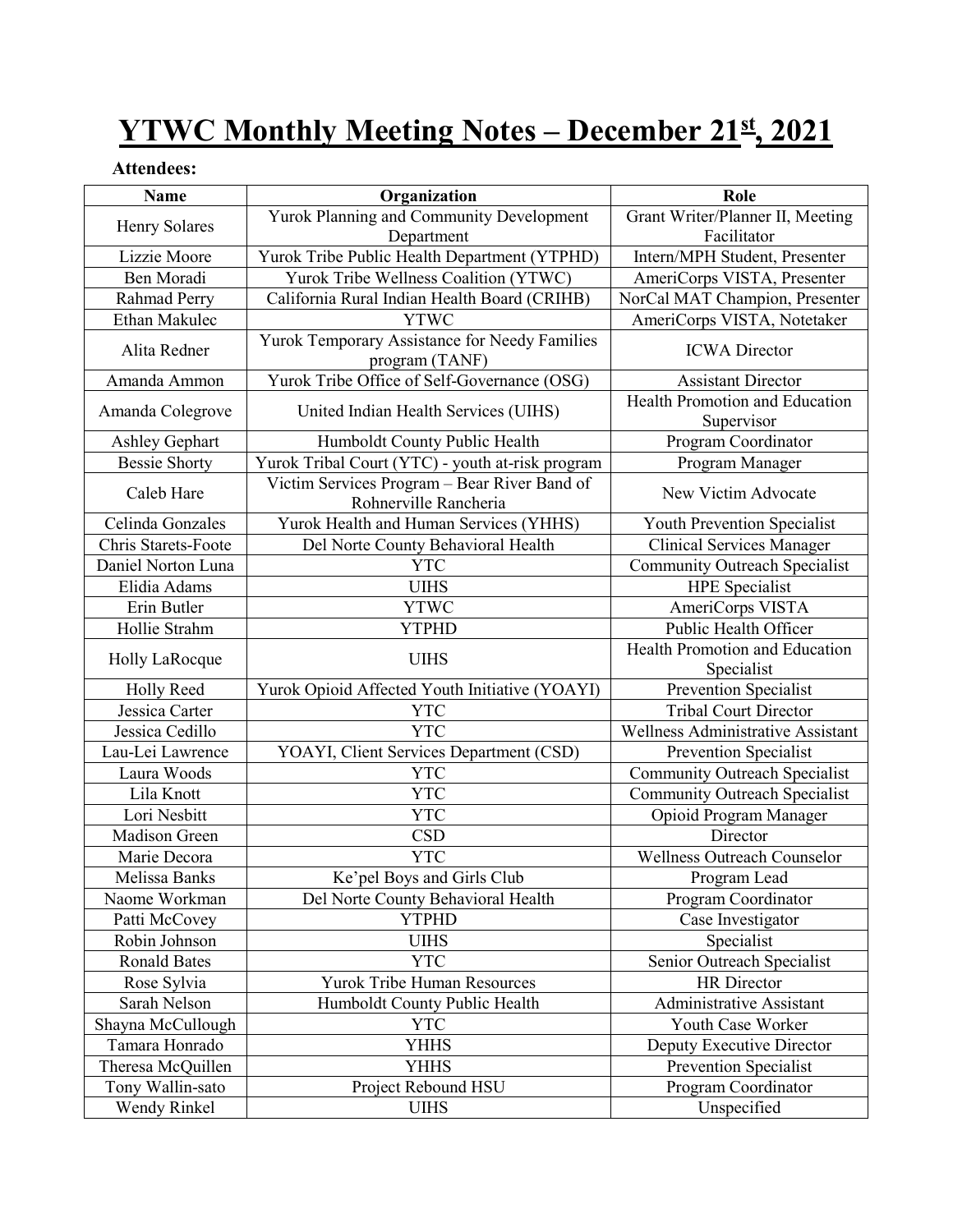#### **Next Steps: Yurok Public Health by Hollie Strahm & Lizzie Moore**

- Purpose of presentation: plant the question of what the Yurok Public Health Department's (YPHD) focus and goals should be going forward.
	- − Public health department started in response to COVID. As the situation changes with COVID, the public health office is looking for some additional/new goals to focus on.
		- ∗ Should YPHD focus on issues that are already being worked on to provide additional support or begin work on "new" issues that are not currently being addressed?
		- ∗ Decisions will be made in next couple months, seeking top 2 issues to focus on.
		- ∗ Should focus be on upstream (historical trauma, economic inequity, etc.) or downstream (substance abuse, child neglect, etc.) issues? *[diagram in presentation]*.
			- Both upstream and downstream issues present problems and solutions for YPHD work, as they are potentially very broad or very specific concerns, respectively.
- The plan is to conduct an email survey, in addition to key informant interviews, focus groups, and more, with district representatives and those already involved in this work like YTWC.
	- − Will also collect and review statewide data and other documents to make decisions
- All available options for YPHD focuses are good choices, but we also want to make sure these focuses and priorities are in line with tribal values.
- The "Ask": Who else should YPHD reach out to? Any initial thoughts about question for top 2 issues? What should be on the list of choices? Open for discussion/questions now.
	- − Lori Nesbitt: Big ask, but, if possible, a full-time 24hr location with public health services, basic supplies (raincoats, food, substance use/mental health services/referral, etc.). Somewhere for people to go to besides the police. A place where resources can come to them, or they can be given the time and support to decide to seek out treatment. Places for people to go talk to someone with respect, support, and cultural competency.
		- ∗ Alita Redner: Hopefully all our offices should be able to offer a coffee, a place to go, someone to talk to. However our referral services are lacking, may take time to get treatment services, and what does someone do while they wait days/weeks?
		- ∗ Lori: One facility has a place where someone can stay for ten days if they can control themselves and are not violent. Provides a place to feel safe and get resources, with ten days being enough time to find somewhere they can go or seek treatment.
		- ∗ Daniel Norton Luna: Just to double-check, is it the plan to continue this conversation and discuss again at the next coalition meeting? Just so we don't have to have all our ideas now, and people can have a month to think about it.
		- ∗ Lizzie Moore: Yes, we're just looking for some initial reactions with regard to upstream/downstream focuses, but we don't need specific decisions right now, though any thoughts and ideas are helpful.
	- Tamara: Home and healthcare needs for many foster youth are not being adequately met, so YPHD assistance would be helpful. Also, some kind of fentanyl declaration of emergency/crisis could be useful for helping address the epidemic.
		- ∗ Lizzie: Substance use issue on upstream/downstream diagram could be focused on fentanyl, or it could be its own issue/focus. Also, one downstream issue being considered is child neglect, which could include the concerns Tamara mentioned.
	- − Bessie Shorty: YPHD should focus on upstream issues. All families could use education on colonialization, historical trauma, etc. There is a confusion on what is traditional or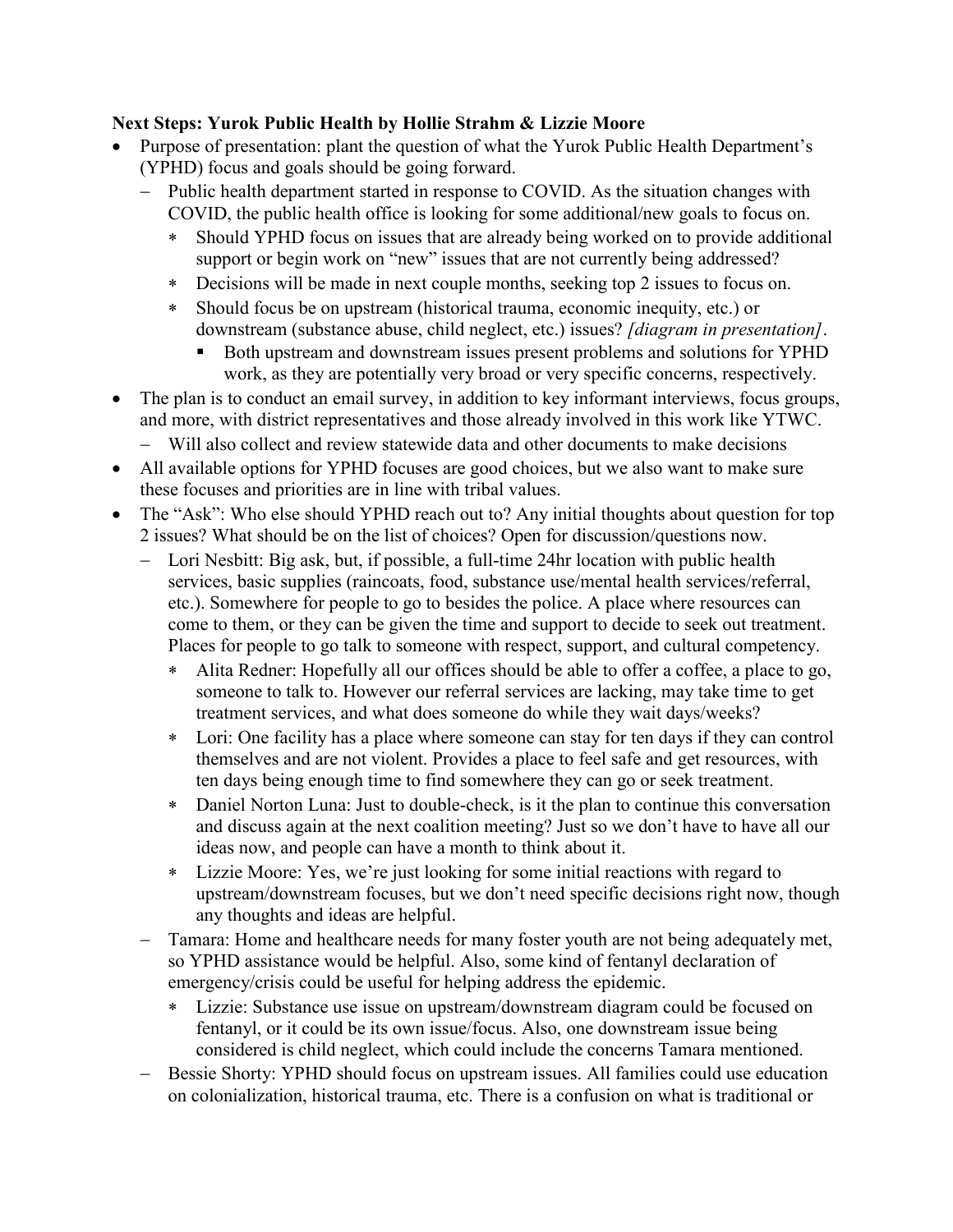not, i.e. negative behaviors are viewed as traditional when in fact they are post-colonial behaviors. Grandparents raise grandchildren due to the opioid epidemic, but don't know how to be grandparents. We need strong mentorship that addresses Yurok traditions and distinguishes from colonized behaviors.

• Lizzie: Everyone continue thinking about this question! Please reach out with any suggestions or additional people we should ask.

#### **The Brain and Addiction by Ben Moradi**

- Addiction is defined as a chronic relapsing disorder, as characterized by continued drugseeking despite harmful consequences. Goal of presentation is to provide a brief overview of how brain works, explain the science behind addiction to show the difference between an addicted vs. non-addicted brain, and to show why understanding this is important.
- Each region of the brain has its own set of functions corresponding to certain tasks. Within each region are neurons, which are responsible for all our thoughts, functions we don't have to think about like breathing, etc. Receptors and neurotransmitters at the end of each neuron to communicate with other neurons.
	- Key components of reward system are the nucleus accumbens (NAC) and the ventral tegmental area (VTA), which are particularly important when talking about addiction.
	- − Other regions have functions relating to cognition/planning, drives/emotions/memories, or decision making/regulating inhibitions.
- Neurons receive signals through dendrites, and send out signals from axon at other end, synapse is the space between each neuron where signals are transmitted.
	- − Cocaine blocks reuptake of some neurotransmitters carrying signals between receptors.
- How does an opioid cause a high if it's shutting down receptors? When a synthetic opioid enters the brain, it fits into a natural opioid site, supercharging the opioid receptor's effect.
	- − During an overdose, the opioid overpowers normal bodily/neural functions and can cause someone to stop breathing.
- After enough time, the opioid "hacks" the brain's reward system so that the only reward you can receive is by using the drug, and no longer from family interactions, love, exercise, etc.
	- − *[graphs/diagrams available in presentation]*
- Methods of scanning the brain/observing changes induced by addition: fMRI, PET, etc.
- Example: methamphetamine addiction. The damage of addiction disrupts decision making and the ability to regulate inhibitions, making it harder to begin and stay in recovery.
	- − This damage can begin to heal in six months and can be mostly fully healed in 2 years.
- Cocaine addiction also disrupts decision making, and cocaine-dependent brains show a depletion of natural opioids, making them more susceptible/sensitive to opioid abuse.
- The three most common drugs of abuse (alcohol, tobacco, cannabis) are all special cases as their effect on reward system is different than methamphetamine, cocaine, opioids, etc. They are not as addictive or are addictive in different ways. *[diagram showing relative number of people meeting criteria for addiction or not for each substance]*.
	- − Tobacco does not damage the reward system the way something like meth can, but it does release a small amount of dopamine in the NAC, and it can destroy the enzyme that destroys excess dopamine, further contributing to addiction.
	- Alcohol does not immediately hijack the reward system, but eventually after enough use it can take over the reward system, but it must become a learned behavior first.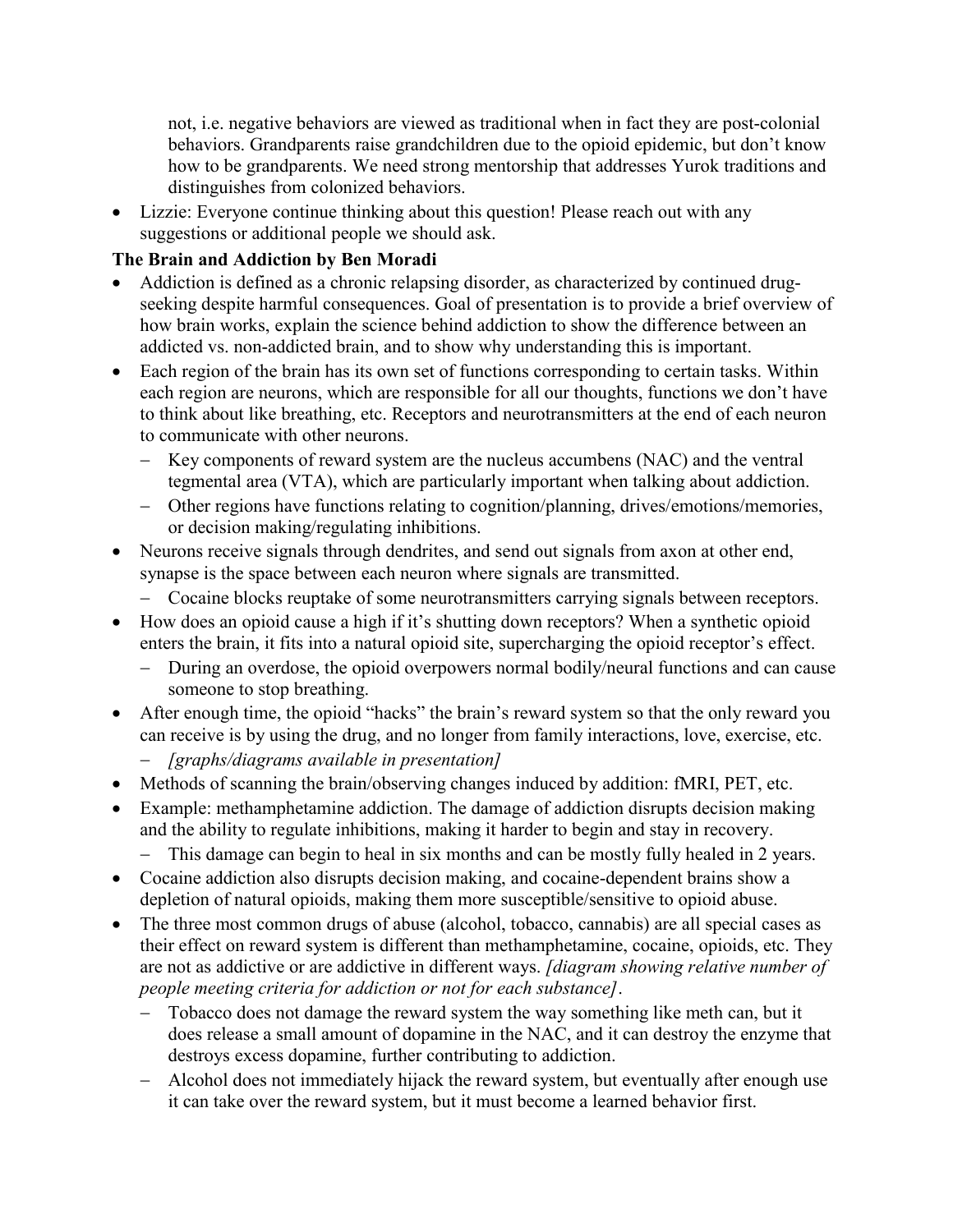- − Cause of cannabis use disorder still unknown, schedule I status means little research has been done to identify how it works. Can cause more significant effects/damage too young brains that are still developing. Comparatively it is much safer than meth, opioids, etc.
	- ∗ Botanical cannabis safer than concentrates/vaporizers/edibles/etc. which can much more easily cause hospitalization or health damage.
- Learning to understand addiction helps reduce stigma, understand the brain-body link, and explain why different MAT options work differently for different drugs & different people.
	- − Contributes to our understanding of addiction as a disease
- Lizzie: can you go over the slide with the numbers/graph of addicted vs. non-addicted people for each substance again? Those numbers are really surprising.
	- − Ben Moradi: The numbers are a collage from the NIH, CDC, and HHS.
	- − Lori: I know what you mean Lizzie, I think many people are home-drinkers and are never reported until they get caught as a heavy drinker and have to face the word addiction. I think we meet them on the medical side with liver disease.
- Caleb Hare: any difference for how addiction/these substances effect neurotypical vs neurodivergent people?
	- − Ben: Not the focus of this presentation, but some studies show the utility of low doses of cannabis for overstimulation issues for autistic people, and some stimulants can have effects more like medical Ritalin instead of an "amped" feeling.

### **Naloxone Administration Train-the-Trainer by Rahmad Perry, CRIHB**

- Objectives: baseline understanding of prescription opioid problem, how opioids work, how to identify an overdose, and how to respond to an overdose with naloxone.
- What are opioids? Drugs that come from opium poppy plant, usually synthetically made, either illegally (heroin) or prescription (oxycontin etc.), or for MAT (buprenorphine).
	- − "Opiates" are natural, come from plant, used to create opium, morphine, heroin, codeine.
	- − "Opioids" include opiates as subcategory but also include synthetic opiates like fentanyl.
	- − Opioids bond to receptors to generate a "high", but many factors impact how drugs are processed and effect any given individual, such as: metabolism, BMI, age, liver/kidney health, body fat content, amount of water in body, quality of the drug, tolerance, etc.
		- ∗ Normally, exercise or other rewarding activities generate dopamine in the reward system. Over time, if someone continuously uses opioids, they saturate and overload receptors, and reward system receptors withdraw and get weaker, causing withdrawal and dependency on opioids for reward/dopamine.
	- − Long-term medical effects of opioid dependence include psychiatric, muscular, and many other types of effects including fatigues, depression, hallucinations, etc.
- Why do people get addicted? Brain records feelings of pleasure caused by opioids. As tolerance increases, people need to take more of opioid to get desired effect. Eventually natural opioids deplete, and brain becomes prone to seeking out opioids to achieve past effect/positive feeling.
	- − When tolerance develops, risk of overdose increases, and continues to increase over time as people rely on greater and greater amounts of drug to achieve the same effect.
- Unfamiliar supplies/changes in quality increase risk of overdose. If a supply runs out, people may seek out different/stronger drugs, new dealers, and drugs may eventually be "cut" with other substances.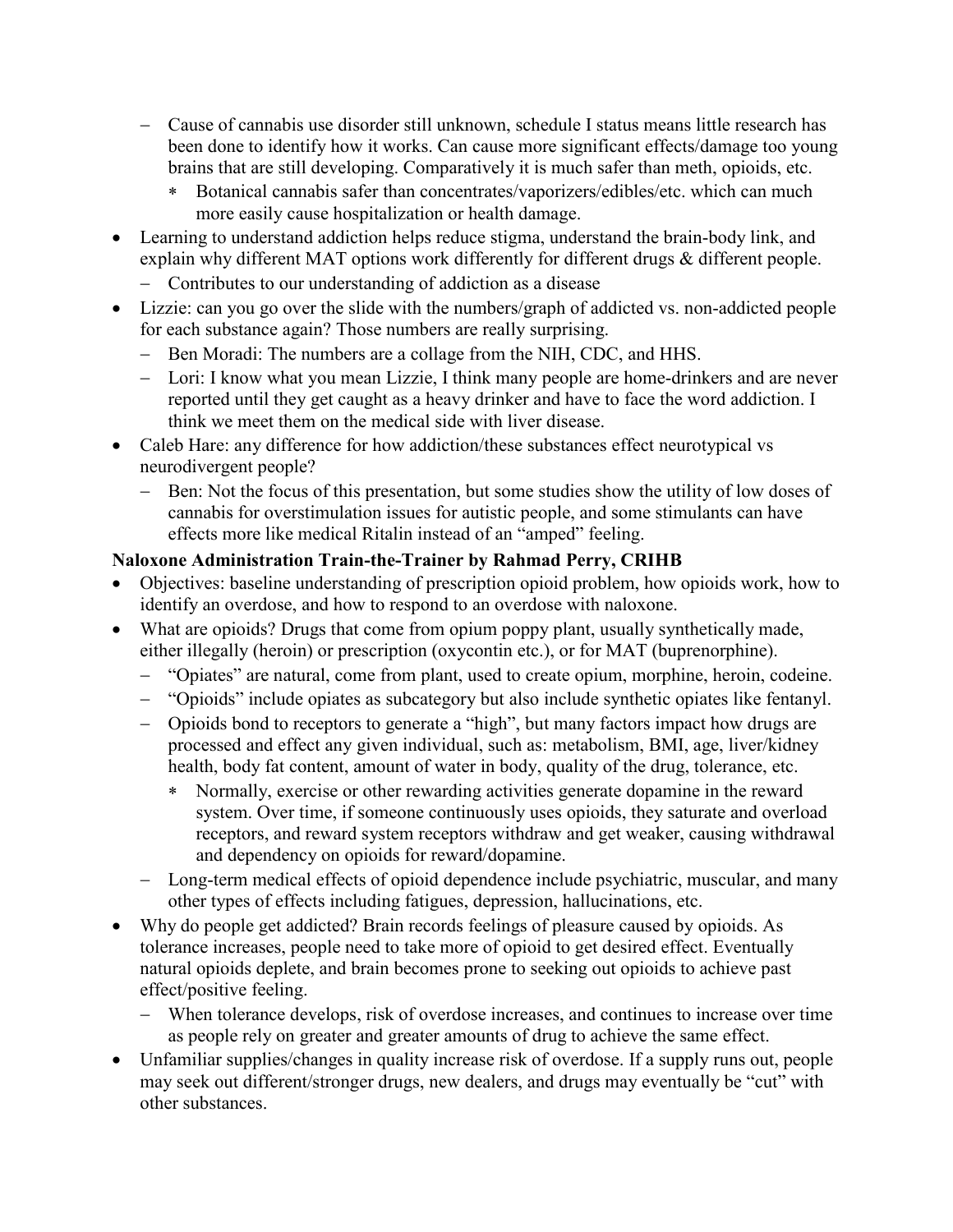- − For instance, many other drugs like cocaine are being cut with fentanyl. Someone may think they are taking a normal amount, but it is actually much more powerful than they know and includes other substances, potentially causing an overdose, even a fatal one.
- − Even a very tiny amount of fentanyl/carfentanil is enough to kill someone.
- AI/AN communities are particularly impacted by opioid overdose death. Overdose numbers continuing to increase to this day, due to fentanyl almost exclusively since it is becoming increasingly prevalent recently.
	- − This leads to children being born addicted or parents dying and leaving children behind, causing enormous amount of foster children.
- What is an opioid overdose? Too many opioids lead someone to stop breathing etc.
	- − May appear like a very deep sleep that they cannot be woken up from. Short breaths, clammy skin that may have lost color, limp body, slow heartbeat, unresponsive.
- Naloxone is a safe antidote to an opioid overdose that has no risk of abuse or dependency.
	- − An opioid contender used to counter overdose effects. Takes ~2-3 minutes to work. Only works against opioids. Displaces/"kicks out" opioids from receptors for 30-90 minutes.
	- − Has no effect on person without opioids in their system, no other risks, almost just like shooting water up someone's nose.
- *[Video summarizing what overdose looks like and how to use Naloxone to revive someone]* − The majority of overdoses occur away from medical help, in a private home or place
	- where professionals will not be on hand available to help.
	- − Narcan not a substitute for emergency medical care, must still call emergency services
- Video review: Safely perform an assessment of their condition to confirm if it is an overdose, then immediately call for help. Place in recovery position on their side with head cradled so they can't roll over and end up on their back or choke on vomit. Then administer Naloxone as trained by tilting head back, inserting Narcan up to fingertips, and pressing plunger.
	- − If they do not respond to first dose after 2-3min, administer second dose in other nostril.
- When someone wakes up, they are likely going through withdrawal symptoms and craving opioids. Explain to person what happened to them and that emergency services are on the way. They will likely feel sick and may be aggressive initially.
	- − Discourage someone from taking more drugs because if they do use again, they may cause themselves to overdose again.
	- − The effects of an opiate outlast the effects of Naloxone, so stay with someone until emergency medical services arrive.
- Aftercare protocols:
	- − Do leave alone: they could stop breathing. Don't put in bath: they could drown. Don't indue vomiting: they could choke. Don't give them something to drink: they could vomit. Don't put anything into nasal passages besides Narcan, could cause damage
- Calling emergency services: you can simply say someone has stopped breathing if you are concerned about sharing that it was an overdose.
- Legality/Liability: In CA it is not a crime to report an overdose, both you and overdose victim will not be arrested for drug or paraphernalia possession.
	- − Good Samaritan law protects against arrest or prosecution when reporting an overdose